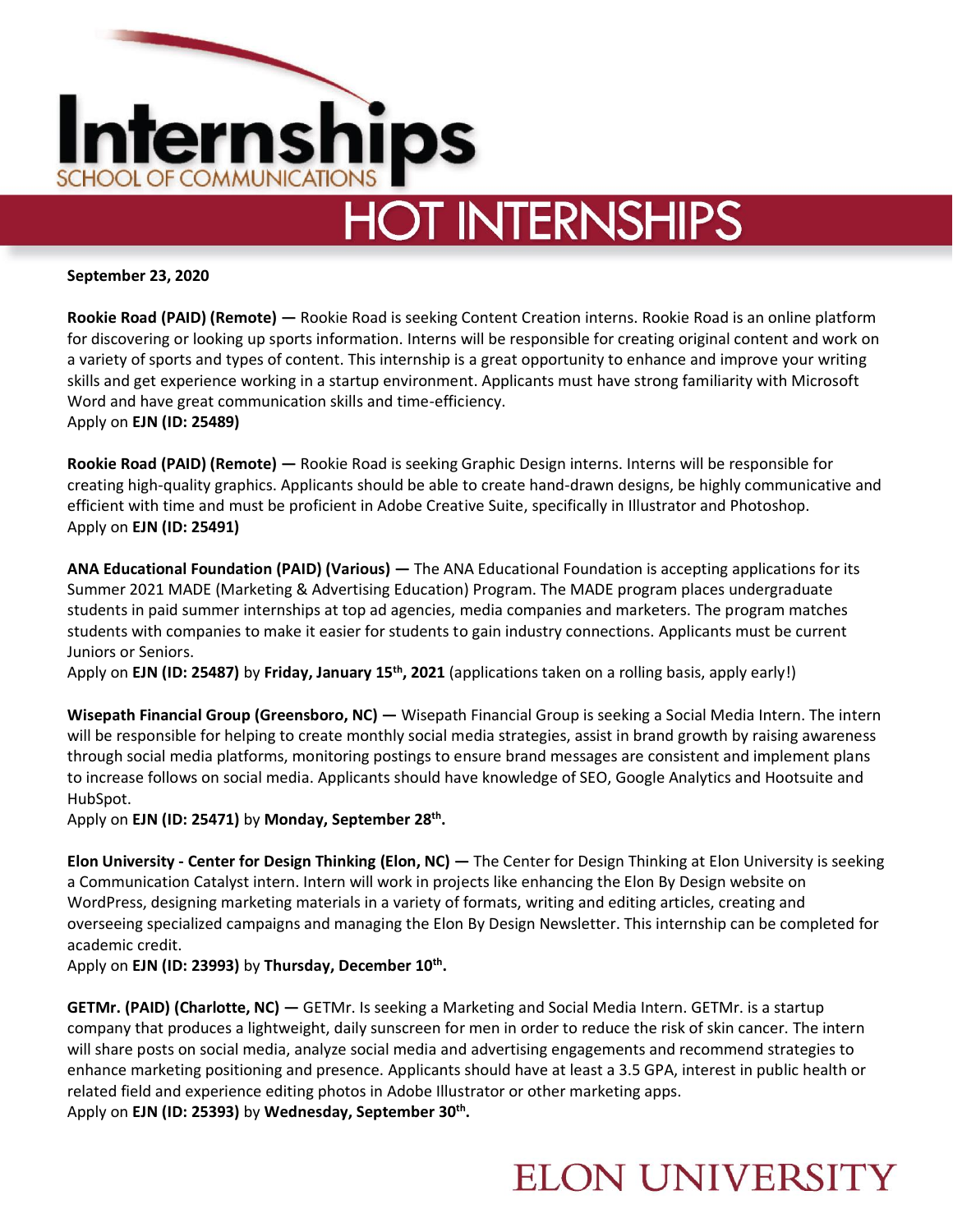

# **HOT INTERNSHIPS**

**CNO Financial Group (Chicago, IL) —** CNO Financial Group is seeking a Corporate Communications Intern. The intern will create fun ways to share news about CNO internally and externally, perform media monitoring and tracking, draft media materials and assist team in the development, execution and management of proactive public relations strategies.

Apply on **EJN (ID: 25337)** 

**AlphaSights (PAID) (New York, NY & San Francisco, CA) —** AlphaSights is accepting applications for the Summer 2021 Associate Internship Program. Interns will work in a fast-paced environment with measurable deliverables, they will have the opportunity to gain transferable skills and work in a team-oriented, strongly supportive culture. Applicants must be Undergraduate Juniors (Class of 2022) with strong academic credentials. Apply on **EJN (ID: 25216)** by **Wednesday, September 30th .** 

**Cisco (PAID) (Raleigh, NC) —** Cisco is seeking a Summer Marketing Specialist Intern. Interns will be able to work in brand, product, communications, public relations, social media, operations and market research. Applicants must have a minimum GPA of 3.0, excellent written and verbal communication skills, be detail oriented and be a creative thinker and problem solver.

Apply on **EJN (ID: 25356)** by **Friday, October 31st .** 

**Dow Jones (PAID) (Various) —** Dow Jones is accepting applications for the Summer 2021 Dow Jones News Fund Internship Programs. The programs are Data Journalism, Digital Media, Business Reporting and Multiplatform Editing. Students will complete internships at news organizations across the country, have a week-long internship training and receive \$1,500 in scholarships. Applicants must be juniors, seniors or graduate students. Apply on **EJN (ID: 25533)** by **Monday, November 9th .** 

**ERT (Philadelphia, PA) —** ERT is seeking a Design Intern to join the team part-time during the school year and fulltime during school breaks. ERT is a global data and technology company. The intern will design presentations and infographics for internal and external use and create social graphics for website, blog posts, social media, email marketing, eBooks and promotional ads. Applicants should have strong knowledge of Adobe Illustrator, Photoshop and InDesign, strong verbal and written communication skills and an understanding of design principles. Apply on **EJN (ID: 25443)** 

**The Hunger Project (Remote) —** The Hunger Project is seeking Advocacy Communications Interns for Spring and Summer 2021. Interns will develop and publish creative content for social media, write and post new web and blog content, create content for e-mail, work on infographics, assist with data analysis and create social media and communications toolkits.

Apply on **EJN (ID: 25358)** by **Saturday, November 14th .**

**Inspire Brands (Atlanta, GA) —** Inspire Brands is seeking a Summer 2021 Communications Intern. The intern will be responsible for contributing to planning and execution for upcoming brand activations and publicity events, assisting with inbound media inquiries, supporting reactive issues and helping develop internal communications content. Applicants must have excellent written and communication skills, with emphasis on corporate and editorial styles, project management and multi-tasking skills and strong team orientation. Apply on **[Here](https://careers.inspirebrands.com/us/en/job/INBRUSJR7171/Summer-2021-Intern-Communications?Applicant_Source_ID=LinkedIn&utm_campaign=inspirebrands&utm_medium=organic&utm_source=LinkedIn_organic&rx_medium=post&rx_paid=0&rx_r=none&rx_source=linkedin&rx_ts=20200922T033629Z&rx_viewer=4d2908ec622811ea979047d3a8f0a8cbb2f5d7ab33524e58b75014a4fe779c88)**

**Cisco Meraki (PAID) (San Francisco, CA) —** Cisco Meraki is seeking a Winter 2021 Communications Intern. The intern will conduct a communications discovery project to gain insight and deeper understanding of needs, monitor trends

### **ELON UNIVERSITY**